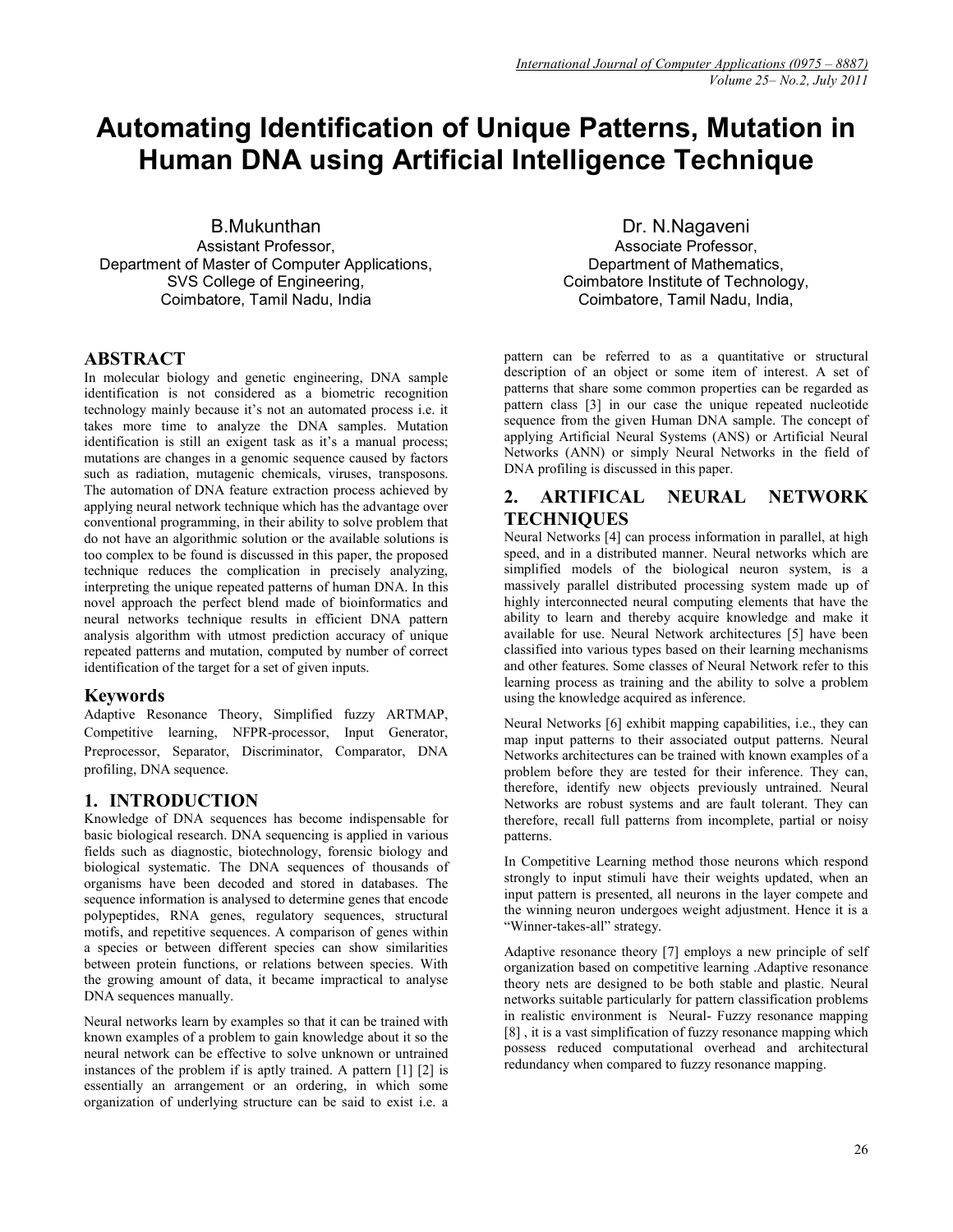# **3. DNA PROFILING AND SEQUENCING**

DNA profiling [9][20] also called DNA testing, DNA typing, or genetic fingerprinting, is a technique employed by forensic scientists to assist in the identification of individuals on the basis of their respective DNA profiles. DNA profiles [10] are encrypted sets of numbers that reflect a person's DNA makeup [17], which can also be used as the person's identifier. DNA sequencing theory addresses physical processes related to sequencing DNA .The term DNA sequencing [11] refers to sequencing methods for determining the order of the nucleotide bases—adenine, guanine, cytosine, thymine and uracil(rare case) in a molecule of DNA.

Single nucleotide poly-orphisms [15] are a DNA sequence variation occurring when a single nucleotide A, T, C, or G in the genome (or other shared sequence) differs between members of a species (or between paired chromosomes in an individual). The genome [12] [18] is the entirety of an organism's hereditary information which is encoded either in DNA or, for many types of virus, in RNA. For example, two sequenced DNA fragments from different individuals [16] [19], AAGCCTA to AAGCTTA, contain a difference in a single nucleotide. Various DNA

Sequence Formats [13] available are:1) Plain sequence format 2) EMBL format 3) GCG format 4) GCG-RSF (rich sequence format 5) Gen Bank format 6) IG format 7) FASTA format. A sequence file in FASTA format of a given sample is used as an input to that is to be interpreted and analysed.

# **4. NEURAL-FUZZY PATTERN RECOGNITION PROCESSOR**

#### *4.1 Learning Input Generator*

The input generator is used for input normalization and it represents the presence of particular feature in the input patterns and its absence. Various conditions for generating normalized learning input are shown in table 1 below.Learning Inputs

$$
LIN i, n = I1, I2..., Ip
$$
 (1)

Where  $0.1 \le i \le 0.5, \quad 0.1 \le n \le 0.5$ 

and  $p = 4$ 

|  |  | Table 1 Conditions for learning input normalization |
|--|--|-----------------------------------------------------|
|  |  |                                                     |

|        | Condition               | <b>Learning Input</b>                              | Category                 |
|--------|-------------------------|----------------------------------------------------|--------------------------|
|        | $i \neq n$ or $i=n=0.1$ | LIN $_{i,n} = i, n, 1-i, 1-n$                      |                          |
|        | and                     | e.g.                                               | Categorical              |
|        | $n \le 0.5$             | LIN $_{0.1, 0.1}$ = 0.1, 0.1, (1-0.1), (1-0.1)     |                          |
| Case 1 |                         | LIN $_{0.1,0.1}$ = 0.1, 0.1, 0.9, 0.9              |                          |
|        |                         | LIN $_{0.2,0.5}$ = 0.2, 0.5, (1-0.2), (1-0.5)      |                          |
|        |                         | LIN $_{0.2,0.5}$ = 0.2, 0.5, 0.8, 0.5              |                          |
|        | $i = n$                 | LIN $_{i,n}$ = i, 1-i, 1-n, n                      |                          |
|        | and                     | e.g.                                               | Category=ILL(illogical)  |
|        | $0.1 > i$ , n < 0.5     | LIN $_{0.2, 0.2}$ = 0.2, (1-0.2), (1-0.2), 0.2     |                          |
| Case 2 |                         | LIN $_{0.2,0.2}$ = 0.2, 0.8, 0.8, 0.2              |                          |
|        |                         | LIN $_{0.3.0.3}$ = 0.3, (1-0.3), (1-0.3), 0.3      |                          |
|        |                         | LIN $_{0.3, 0.3}$ = 0.3, 0.7, 0.7, 0.3             |                          |
|        | $i = n = 0.5$           | LIN $_{i,n} = i, n, 1-i, 1-n$                      |                          |
|        |                         | e.g.                                               | Category=ILL (illogical) |
| Case 3 |                         | LIN $_{0.5, 0.6}$ = 0.5, 0.6, (1 - 0.5), (1 + 0.5) |                          |
|        |                         | LIN $_{0.5, 0.6}$ = 0.5, 0.6, 0.4, 0.6             |                          |

### *4.2 Activation Function Generator*

When coded input patterns from input generator are presented to NFPR-Processor all output nodes become active to varying degrees. The output activation denoted by ACFj referred to as the activation function for the j<sup>th</sup> output node. Where LIN is the learning input and  $LIW_i$  is the corresponding learning input weights.

$$
ACFj = \frac{|LIN \Lambda LI Wj|}{\alpha + |LI Wj|}
$$
 (2)

Here  $\alpha$  is kept as a small value close to 0 it's about 0.0000001.The node which registers the highest activation function is deemed Winner node

i.e. Winnernode = max(ACFj) 
$$
(3)
$$

In the event of more than one node emerging as the winner owing to the same activation function value some mechanism such as choosing a node with the smallest index may be devised to break the tie.

### *4.3 Match Function Generator*

The match function which helps to determine whether the network must adjust its learning parameters is given by equation 4 .The match function in association with the vigilance parameter decides on whether a particular output node is good enough to encode a given input pattern or whether a new output node should be opened to encode the same.

$$
MAFj = \frac{|LINALIWj|}{|LIN|} \tag{4}
$$

The network is said to be in a state of resonance, if the match function value exceeds vigilance parameter. However, for a node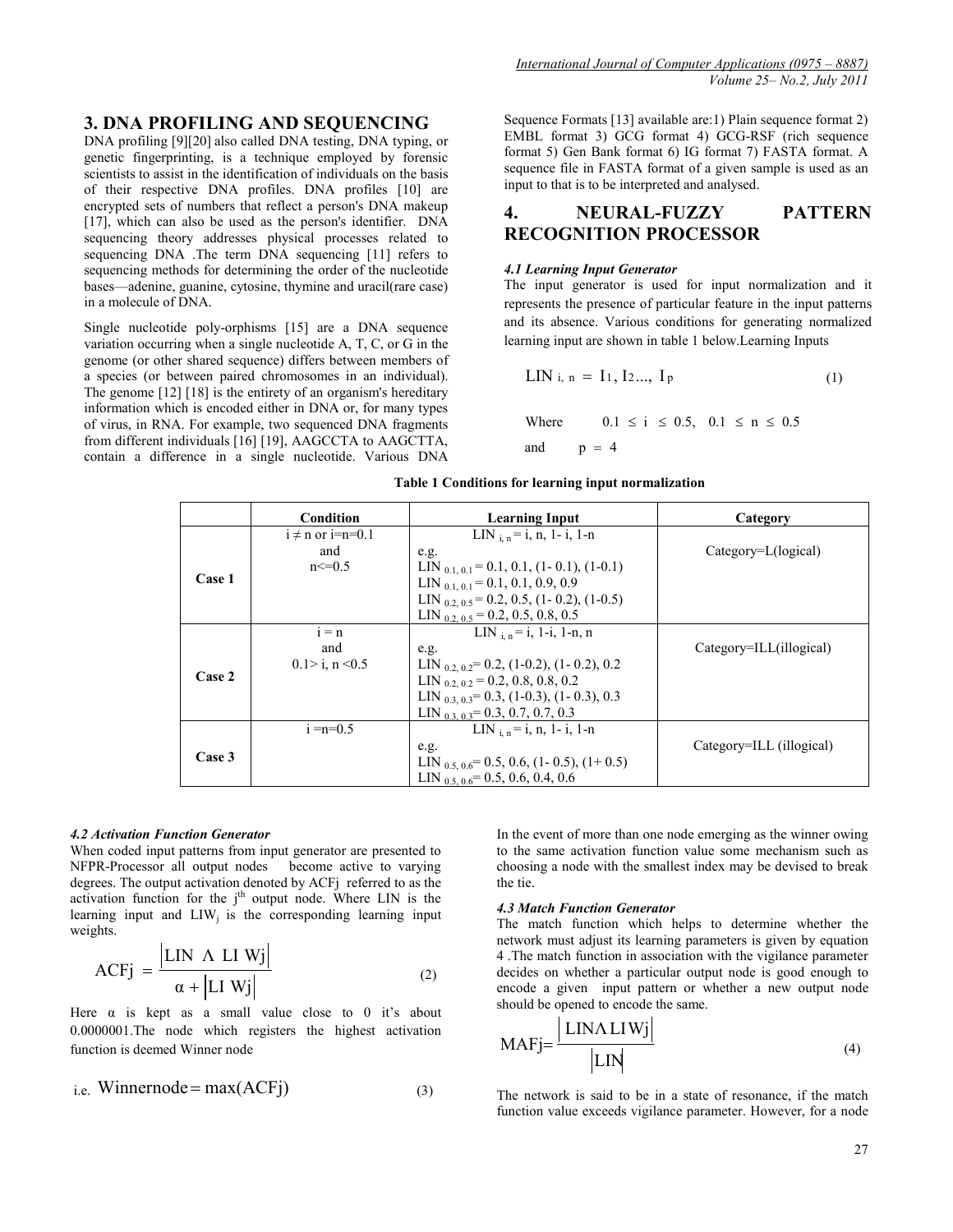to exhibit resonance, it is essential that it not only encodes the given input pattern but should also represent the same category as that of the input pattern. The network is said to be in state of mismatch reset if the vigilance parameter exceeds match function, Such a state only means that the particular output node is not fit enough to learn the given input pattern and thereby cannot update its weights even though the category of the output node may be the same as that of the input pattern. This is so, since the output node has fallen short of the expected encoding granularity indicated by the vigilance parameter. If match function is greater than vigilance parameter and category of input pattern is not same with the learning input, the vigilance parameter is updated as below and the values of WFI and CFI is shown in table 2.

$$
\rho = \text{MAF} + \delta \qquad (\delta = 0.001) \tag{5}
$$



**Figure 1 Flow chart of NFPR system** 

The weight updating equation of an output node j when it proceeds to learn the given input pattern *I* is given by

$$
WFI jnew = \beta (LIN \Lambda WFIjold) + (1 - \beta)WFIjold
$$
  
where  $0 \le \beta \le 1$  (6)

Once the network has been trained, the inference of patterns,

logical or illogical i.e. the categories to which the patterns belong may be easily computed. This is accomplished by passing the input pattern into the preprocessor and then to the input layer. All the output nodes compute the activation functions with respect to the input. The winner, node with the highest activation function, is chosen. The category to which output node belongs is the one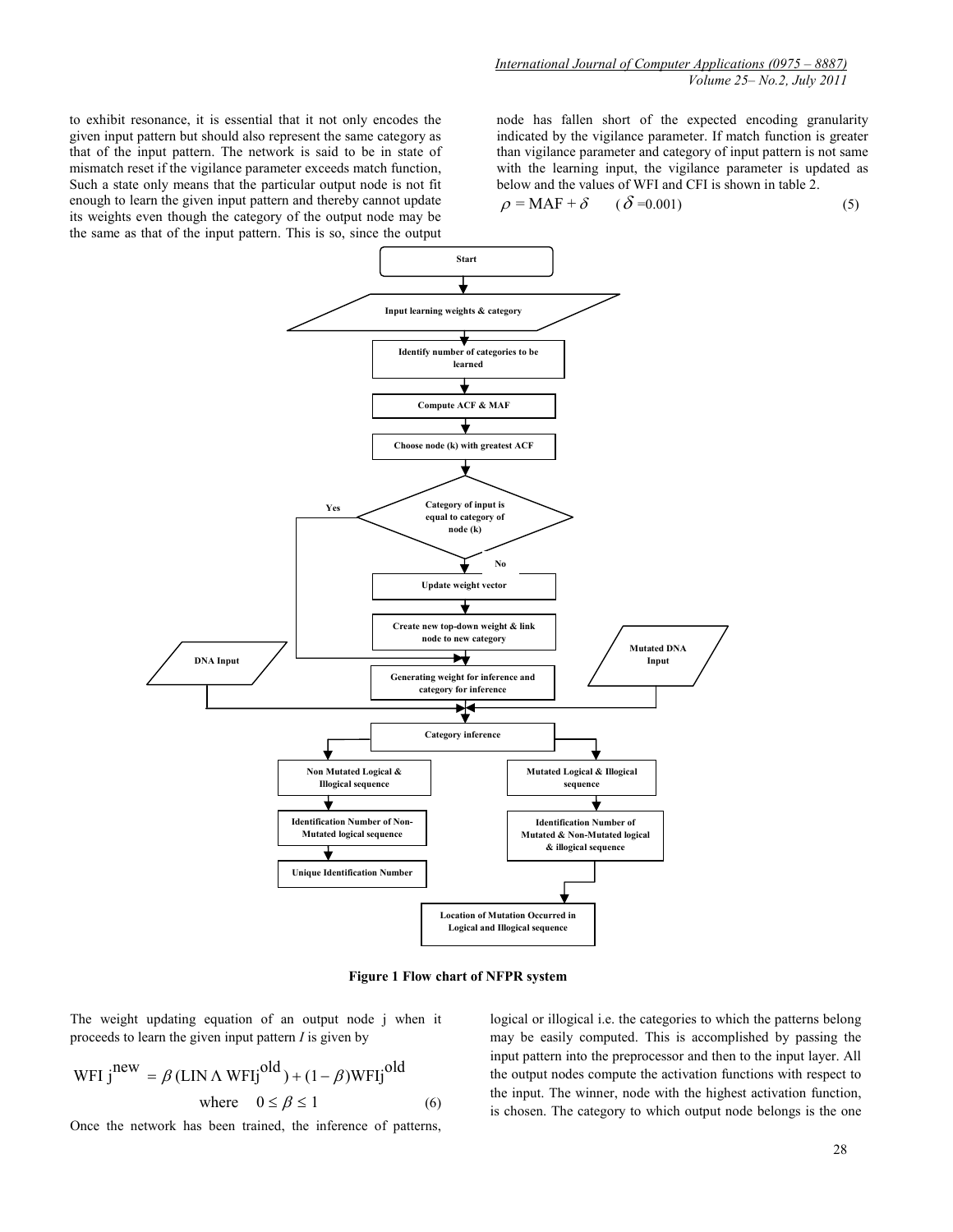to which given input pattern is classified by the network.

$$
CIFj = \frac{|PPO \wedge WFlj|}{|WFlj|}
$$
 (7)

### **Table 2 Generating weights for inference, category for inference from learning inputs**

| <b>Nucleotide Pair</b>                         |                                                                                                                                                | A, A                  | A,U                       | T,A                       | T.T                       | T,U                       | G, A                      | G.G                          | G.U                          | C <sub>A</sub>               | C.C                          | C,U                       | U,A                                                                                                                                                                 | U.U                                           |
|------------------------------------------------|------------------------------------------------------------------------------------------------------------------------------------------------|-----------------------|---------------------------|---------------------------|---------------------------|---------------------------|---------------------------|------------------------------|------------------------------|------------------------------|------------------------------|---------------------------|---------------------------------------------------------------------------------------------------------------------------------------------------------------------|-----------------------------------------------|
| Category                                       |                                                                                                                                                | L                     | L                         | L                         | <b>ILL</b>                | L                         | L                         | ILL                          | L                            | L                            | ILL                          | L                         | L                                                                                                                                                                   | <b>ILL</b>                                    |
| <b>Fuzzy Equivalent</b>                        |                                                                                                                                                | $0.1, 0.1*$           | $0.1, 0.5*$               | $0.2, 0.1*$               | $0.2.0.8**$               | $0.2, 0.5*$               | $0.3, 0.1*$               | $0.3, 0.7**$                 | $0.3, 0.5*$                  | $0.4, 0.1*$                  | $0.4, 0.6**$                 | $0.4, 0.5*$               | $0.5, 0.1*$                                                                                                                                                         | $0.5, 0.6***$                                 |
| <b>Complement of Learning</b><br>Input         |                                                                                                                                                | 0.9, 0.9              | 0.9, 0.5                  | 0.8, 0.9                  | 0.8, 0.2                  | 0.8, 0.5                  | 0.7, 0.9                  | 0.7, 0.3                     | 0.7, 0.5                     | 0.6, 0.9                     | 0.6, 0.4                     | 0.6, 0.5                  | 0.5, 0.9                                                                                                                                                            | 0.5, 0.4                                      |
| <b>Augmented Input</b><br>/ Learning Input(LI) |                                                                                                                                                | 0.1.0.1.<br>0.9, 0.9  | 0.1.0.5.<br>0.9, 0.5      | 0.2.0.1.<br>0.8, 0.9      | 0.2.0.8.<br>0.8, 0.2      | 0.2.0.5.<br>0.8, 0.5      | 0.3.0.1.<br>0.7, 0.9      | 0.3.0.7.<br>0.7, 0.3         | 0.3, 0.5,<br>0.7, 0.5        | 0.4.0.1.<br>0.6, 0.9         | 0.4.0.6.<br>0.6, 0.4         | 0.4.0.5.<br>0.6, 0.5      | 0.5.0.1.<br>0.5, 0.9                                                                                                                                                | 0.5, 0.6,<br>0.5, 0.4                         |
| $\delta$                                       |                                                                                                                                                | 0.001                 | 0.001                     | 0.001                     | 0.001                     | 0.001                     | 0.001                     | 0.001                        | 0.001                        | 0.001                        | 0.001                        | 0.001                     | 0.001                                                                                                                                                               | 0.001                                         |
| ρ                                              |                                                                                                                                                | 0.5                   | 0.5                       | 0.5                       | 0.5                       | 0.5                       | 0.5                       | 0.5                          | 0.5                          | 0.5                          | 0.5,<br>$0.600 + \delta$     | 0.601                     | 0.601                                                                                                                                                               | 0.601                                         |
| ß                                              |                                                                                                                                                | $\mathbf{1}$          | $\mathbf{1}$              | $\mathbf{1}$              | $\mathbf{1}$              | $\mathbf{1}$              | $\mathbf{1}$              | $\mathbf{1}$                 | $\mathbf{1}$                 | $\mathbf{1}$                 | 1                            | $\mathbf{1}$              | $\mathbf{1}$                                                                                                                                                        | $\mathbf{1}$                                  |
|                                                | ACF(1)                                                                                                                                         | 0.9999                | 0.7999                    | 0.9375                    | 0.7999                    | 0.9999                    | 0.9333                    | 0.8751                       | 0.9999                       | 0.9285                       | 0.9230                       | 0.9999                    | 0.9230                                                                                                                                                              | 0.8461                                        |
| <b>Activation</b><br><b>Function</b>           | ACF(2)                                                                                                                                         | $\sim$                | $\widetilde{\phantom{m}}$ | $\tilde{\phantom{a}}$     | $\widetilde{\phantom{m}}$ | 0.8499                    | 0.5999                    | 0.8999                       | 0.8888                       | 0.6111                       | 0.8888                       | 0.9375                    | 0.6249                                                                                                                                                              | 0.9375                                        |
|                                                | ACF(3)                                                                                                                                         | $\sim$                | $\sim$                    | $\tilde{}$                | $\sim$                    | $\sim$                    | $\sim$                    | $\sim$                       | $\sim$                       | $\sim$                       | $\sim$                       | $\widetilde{\phantom{m}}$ | $\sim$                                                                                                                                                              | 0.7499                                        |
| <b>Highest Ignition Function</b>               |                                                                                                                                                | ACF(1)                | ACF(1)                    | ACF(1)                    | ACF(2)                    | ACF(1)                    | ACF(1)                    | ACF(2)                       | ACF(1)                       | ACF(1)                       | ACF(2)                       | ACF(1)                    | $ACF(1)$ ,<br>ACF(2)                                                                                                                                                | ACF(2)                                        |
|                                                | MAF(1)                                                                                                                                         | 1.0000                | 0.8000                    | 0.7500                    | 0.6000                    | 0.7500                    | 0.7000                    | 0.6000                       | 0.7000                       | 0.6500                       | 0.6000                       | 0.6500                    | 0.6000                                                                                                                                                              | 0.5500                                        |
| Match<br><b>Function</b>                       | MAF(2)                                                                                                                                         | $\sim$                | $\widetilde{\phantom{m}}$ | $\widetilde{\phantom{m}}$ | $\widetilde{\phantom{m}}$ | 0.8500                    | 0.6000                    | 0.9000                       | 0.8000                       | 0.5500                       | 0.8000                       | 0.7500                    | 0.5000                                                                                                                                                              | 0.7500                                        |
|                                                | MAF(3)                                                                                                                                         | $\sim$                | $\sim$                    | $\widetilde{\phantom{m}}$ | $\sim$                    | $\tilde{\phantom{a}}$     | $\widetilde{\phantom{m}}$ | $\sim$                       | $\sim$                       | $\widetilde{\phantom{m}}$    | $\sim$                       | $\tilde{}$                | $\sim$                                                                                                                                                              | 0.7500                                        |
| Category Match /                               |                                                                                                                                                | Match                 | Match                     | Match                     |                           | Match                     | Match                     |                              | Match                        | Match                        | Mismatc<br>h                 | Match                     | Match                                                                                                                                                               |                                               |
| Mismatch                                       |                                                                                                                                                |                       |                           |                           | Match                     |                           |                           | Match                        |                              |                              | Match                        |                           |                                                                                                                                                                     | Match                                         |
| Learning<br>Input<br>Weights                   | LIW(1)                                                                                                                                         | $=$ LI                | <b>Updated</b>            | <b>Updated</b>            | <b>Not</b><br>Updated     | <b>Update</b><br>d        | Updated                   | <b>Not</b><br><b>Updated</b> | <b>Updated</b>               | <b>Updated</b>               | <b>Not</b><br><b>Updated</b> | Updated                   | <b>Not</b><br>Updated<br>$(\leq \rho)$                                                                                                                              | Not Updated                                   |
| Updated/<br><b>Not</b><br>Updated/             | LIW(2)                                                                                                                                         | $\sim$                | $\widetilde{\phantom{m}}$ | $\widetilde{\phantom{m}}$ | $=$ LI                    | <b>Not</b><br>Update<br>d | <b>Not</b><br>Updated     | <b>Updated</b>               | <b>Not</b><br><b>Updated</b> | <b>Not</b><br><b>Updated</b> | <b>Updated</b>               | <b>Not</b><br>Updated     | <b>Not</b><br><b>Updated</b><br>$(\leq \rho)$                                                                                                                       | <b>Updated</b>                                |
| Added                                          | LIW(3)                                                                                                                                         | $\sim$                | $\sim$                    | $\sim$                    | $\widetilde{\phantom{m}}$ | $\sim$                    | $\widetilde{\phantom{m}}$ | $\widetilde{\phantom{m}}$    | $\sim$                       | $\sim$                       | $\sim$                       | $\sim$                    | Added                                                                                                                                                               | Not Updated                                   |
| Learning                                       | LIW(1)<br>L                                                                                                                                    | 0.1, 0.1,<br>0.9, 0.9 | 0.1, 0.1,<br>0.9, 0.5     | 0.1, 0.1,<br>0.8, 0.5     | 0.1, 0.1,<br>0.8, 0.5     | 0.1, 0.1,<br>0.8, 0.5     | 0.1, 0.1,<br>0.7, 0.5     | 0.1, 0.1,<br>0.7, 0.5        | 0.1, 0.1,<br>0.7, 0.5        | 0.1, 0.1,<br>0.6, 0.5        | 0.1, 0.1,<br>0.6, 0.5        | 0.1, 0.1,<br>0.6, 0.5     | 0.1, 0.1,<br>0.6, 0.5                                                                                                                                               | $WFI(1)=0.1,0.1,$<br>0.6, 0.5<br>$CFI(1)=L$   |
| Input<br>Weights<br>&                          | LIW(2)<br>ILL                                                                                                                                  | $\sim$                | $\sim$                    | $\tilde{}$                | 0.2, 0.8,<br>0.8, 0.2     | 0.2, 0.8,<br>0.8, 0.2     | 0.2, 0.8,<br>0.8, 0.2     | 0.2, 0.7,<br>0.7, 0.2        | 0.2, 0.7,<br>0.7, 0.2        | 0.2, 0.7,<br>0.7, 0.2        | 0.2, 0.6,<br>0.6, 0.2        | 0.2, 0.6,<br>0.6, 0.2     | 0.2, 0.6,<br>0.6, 0.2                                                                                                                                               | $WFI(2)=0.2,0.6$ ,<br>0.5.0.2<br>$CFI(2)=ILL$ |
| Category                                       | LIW(3)<br>L                                                                                                                                    | $\sim$                | $\sim$                    | $\tilde{\phantom{a}}$     | $\widetilde{\phantom{m}}$ | $\widetilde{\phantom{m}}$ | $\widetilde{\phantom{m}}$ | $\widetilde{\phantom{m}}$    | $\widetilde{\phantom{m}}$    | $\sim$                       | $\widetilde{\phantom{m}}$    | $\widetilde{\phantom{m}}$ | 0.5, 0.1,<br>0.5, 0.9                                                                                                                                               | $WFI(3)=0.5, 0.1,$<br>0.5, 0.9<br>$CFI(3)=L$  |
|                                                | A-ADENINE, T-THYMINE, G-GUANINE, C-CYTOSINE,U-URACIL,ACF=ACTIVATION FUNCTION, MAF=MATCH FUNCTION, CFI= CATEGORY FOR INFERENCE, WFI= WEIGHT FOR |                       |                           |                           |                           |                           |                           |                              |                              |                              |                              |                           | INFERENCE , L=LOGICAL, ILL=ILLOGICAL p=VIGILANCE PARAMETER *- CASE1,**-CASE2,***CASE3,=LI-EQUAL TO LEARNING INPUT, <p=less rho<="" td="" than=""><td></td></p=less> |                                               |

If CIF (1) or CIF (3) is greater than CIF (2) the inferred category is logical else if CIF (2) is greater than CIF (1) and CIF (3) then inferred category is illogical. For the DNA inputs of fasta format whose category is logical the corresponding seven consecutive nucleotide base in the DNA sample is chosen as single logical sequence and DNA inputs whose category is illogical, two consecutive nucleotide base is considered as an illogical sequence with base pair thirty two as shown in table4. Logical sequence

$$
\text{Logon}\atop(\text{LS})
$$

LSp, s, k = Lseq p, s, 1, Lseq p, s, 2, ..., Lseq p, s, k  
Where 
$$
p, s = 1
$$
 to  $\infty$   
and  $k = 1$  to 7 (8)

The separator outputs which are logical in their category are fed to the discriminator (D1) where identification number is computed using the equation below as shown in table 5.

$$
D_{ps} = \sum_{k=1}^{7} k(\text{Lseg}_{sk})^k
$$
 (9)

pș =1 to∞ Illogical sequence

(IS): IS p, 
$$
s =
$$
 ILseq s, ILseq s,..., ILseq  $\infty$ 

$$
(10)
$$

(11)

The separator outputs which are illogical in their category are fed to the discriminator (D2) where the identification number of illogical sequence is generated.

$$
D2_{p,s} = ILseq_s^m
$$
  
where  $p, s, m =$ 

$$
where p, s, m = 1 to \infty
$$

m = Number of times nucleotide base is repeated

m

The comparator unit compares the identification numbers of all logical sequences of mutated and non-mutated DNA inputs from Discriminator (D1) and illogical sequences of mutated and non-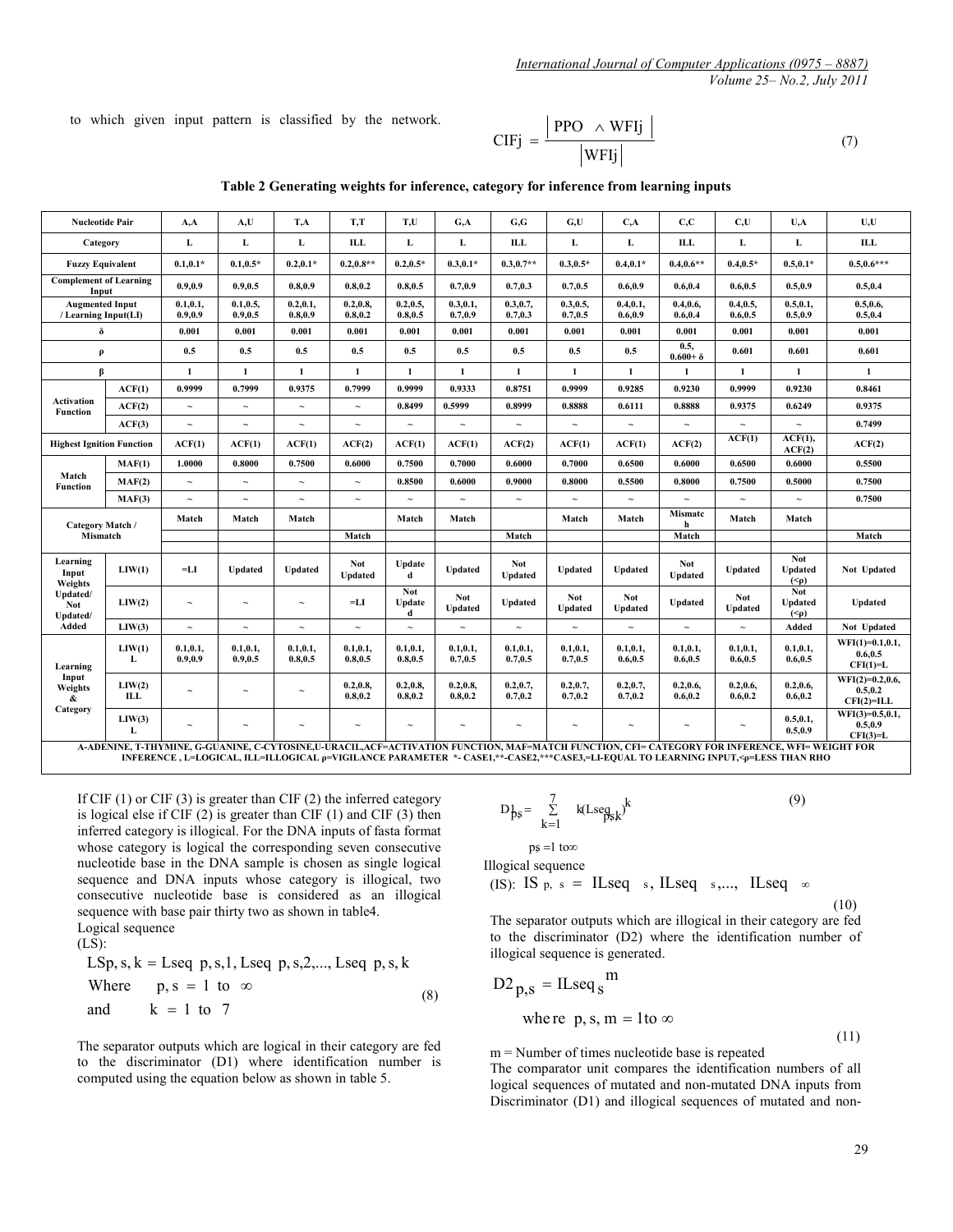mutated sequences from (D2) to identify the location of mutation ATGTGTGTGTGACCCCTCAAAATCTCTCAAATGTGTT in the given sample. **DNA SAMPLE:** *HUMAN-1* **[BASE PAIR =32, SEQUENCE ACCCGGGGTTTTTTAATGTGTCTCT =25]** TTTACACTCCGTTGGTAATATGGAATGTGTTAAAGTTGC TGTGACCCCTCAAAATCTCTCAAATGTGTTTTTACACTC CGTTGGTAATATGGAATGTGTTAAAGTTGCTACCCGGG GTTTTTTAATGTGTCTCT

### **Table 3 Performance of proposed system for various numbers of epochs**

|       | Vigilance Parameter $(\rho)$ :0.5            |                                 |                                   |           |
|-------|----------------------------------------------|---------------------------------|-----------------------------------|-----------|
| S. no | <b>Learning Vector</b><br>(Number of Epochs) | Number of<br>Learning<br>Inputs | <b>Learning Time</b><br>(Seconds) | Accuracy% |
|       | 25                                           | 25                              | 62.49                             | 100%      |
|       | 13                                           |                                 | 34                                | 100%      |

(No. of Epochs=25(For All Possible Combinations) and No. of Epochs=13)

### **Table 4 Generating weights for inference, category inference function from learning Inputs**

|            |                                     |                                         | <b>DNA INPUTS OF HUMAN-1</b>            |                       |                       |                       |                                         |                                         |                                                                                                   |                         |                       |                         |                                         |
|------------|-------------------------------------|-----------------------------------------|-----------------------------------------|-----------------------|-----------------------|-----------------------|-----------------------------------------|-----------------------------------------|---------------------------------------------------------------------------------------------------|-------------------------|-----------------------|-------------------------|-----------------------------------------|
|            | <b>PPI</b><br>(Preprocessor Input)  | $A.A*$<br>0.1, 0.1                      | $T.G*$<br>0.2, 0.3                      | $C.C**$<br>0.4.0.4    | $C.C**$<br>0.4.0.4    | $C.C**$<br>0.4.0.4    | $C.T^*$<br>0.4, 0.2                     | $T.C^*$<br>0.2, 0.4                     | $A.A*$<br>0.1, 0.1                                                                                | $T.T**$<br>0.2.0.2      | $T.T**$<br>0.2, 0.2   | <b>T.T**</b><br>0.2.0.2 | $TA^*$<br>0.2, 0.1                      |
|            | <b>PPO</b><br>(Preprocessor Output) | $0.1.0.1$ .<br>0.9.0.9                  | 0.2, 0.3,<br>0.8, 0.7                   | 0.4.0.6<br>0.6, 0.4   | 0.4.0.6<br>0.6.0.4    | 0.4.0.6<br>0.6, 0.4   | 0.4.0.2.<br>0.6, 0.8                    | 0.2.0.4<br>0.8, 0.6                     | $0.1.0.1$ .<br>0.9, 0.9                                                                           | 0.2, 0.8,<br>0.8, 0.2   | 0.2, 0.8,<br>0.8, 0.2 | 0.2, 0.8,<br>0.8, 0.2   | 0.2, 0.1,<br>0.8, 0.9                   |
|            | $WFI(1)$ /<br>$CFI(1)-L$            | 0.1, 0.1,<br>0.6, 0.5                   | 0.1, 0.1,<br>0.6, 0.5                   | 0.1, 0.1,<br>0.6, 0.5 | 0.1.0.1.<br>0.6, 0.5  | 0.1, 0.1,<br>0.6, 0.5 | 0.1.0.1.<br>0.6, 0.5                    | 0.1, 0.1,<br>0.6, 0.5                   | 0.1, 0.1,<br>0.6, 0.5                                                                             | $0.1.0.1$ .<br>0.6, 0.5 | 0.1, 0.1,<br>0.6, 0.5 | 0.1, 0.1,<br>0.6, 0.5   | 0.1, 0.1,<br>0.6, 0.5                   |
| WFI        | $WFI(2)$ /<br>$CFI(2)$ -ILL         | 0.2, 0.6,<br>0.5, 0.2                   | 0.2, 0.6,<br>0.5, 0.2                   | 0.2, 0.6,<br>0.5, 0.2 | 0.2, 0.6,<br>0.5, 0.2 | 0.2, 0.6,<br>0.5, 0.2 | 0.2, 0.6,<br>0.5, 0.2                   | 0.2, 0.6,<br>0.5, 0.2                   | 0.2, 0.6,<br>0.5, 0.2                                                                             | 0.2, 0.6,<br>0.5, 0.2   | 0.2, 0.6,<br>0.5, 0.2 | 0.2, 0.6,<br>0.5, 0.2   | 0.2, 0.6,<br>0.5, 0.2                   |
|            | $WFI(3)$ /<br>$CFI(3)-L$            | 0.5, 0.1,<br>0.5, 0.9                   | 0.5, 0.1,<br>0.5, 0.9                   | 0.5, 0.1,<br>0.5, 0.9 | 0.5, 0.1,<br>0.5.0.9  | 0.5, 0.1,<br>0.5, 0.9 | 0.5, 0.1,<br>0.5, 0.9                   | 0.5, 0.1,<br>0.5, 0.9                   | 0.5, 0.1,<br>0.5, 0.9                                                                             | 0.5, 0.1,<br>0.5.0.9    | 0.5, 0.1,<br>0.5, 0.9 | 0.5, 0.1,<br>0.5, 0.9   | 0.5, 0.1,<br>0.5, 0.9                   |
|            | CIF(1)                              | 1.0000                                  | 1.0000                                  | 0.9230                | 0.9230                | 0.9230                | 1.0000                                  | 1.0000                                  | 1.0000                                                                                            | 0.7692                  | 0.7692                | 0.7692                  | 1.0000                                  |
| <b>CIF</b> | CIF(2)                              | 0.6000                                  | 0.6000                                  | 1.0000                | LS1, 1                | 000                   | 0.7333                                  | 0.8666                                  | 0.6000                                                                                            | 1.0000                  | 1.0000                | LS1, 2                  | 0.6666                                  |
|            | CIF(3)                              | 0.8000                                  | 0.7500                                  | 0.7000                | 0.7000                | $\sqrt{0.7000}$       | 0.9000                                  | 0.7000                                  | 0.8000                                                                                            | 0.5000                  | 0.5000                | ს.ასსს                  | 0.8500                                  |
|            | GIC                                 | CIF(1)                                  | CIF(1)                                  | CIF(2)                | CIF(2)                | CIF(2)                | CIF(1)                                  | CIF(1)                                  | CIF(1)                                                                                            | CIF(2)                  | CIF(2)                | CIF(2)                  | CIF(1)                                  |
| IC         | <b>LOGICAL</b>                      | L                                       | L                                       |                       |                       |                       | L                                       | L                                       | L                                                                                                 |                         |                       |                         | L                                       |
|            | <b>ILLOGICAL</b>                    |                                         |                                         | ILL                   | ILL                   | ILL                   |                                         |                                         |                                                                                                   | ILL                     | ILL                   | <b>ILL</b>              |                                         |
|            | <b>Categorized Sequence</b>         | 0.1, 0.1, 0.2,<br>0.3, 0.2, 0.3,<br>0.2 | 0.2, 0.3, 0.2,<br>0.3, 0.2, 0.3,<br>0.1 | 0.4, 0.4              | 0.4.0.4               | 0.4.0.4               | 0.4, 0.2, 0.4,<br>0.1, 0.1, 0.1,<br>0.1 | 0.2, 0.4, 0.2,<br>0.4, 0.2, 0.4,<br>0.1 | 0.1, 0.1, 0.2,<br>0.3, 0.2, 0.3,<br>0.2                                                           | 0.2.0.2                 | 0.2, 0.2              | 0.2, 0.2                | 0.2, 0.1, 0.4,<br>0.1, 0.4, 0.2,<br>0.4 |
|            |                                     |                                         |                                         |                       |                       |                       |                                         |                                         | CIF-Category Inference Function.*- CONDTION 1.**-CONDITION 2.***-CONDITION 3.IC-Inferred Category |                         |                       |                         |                                         |

CIF-Category Inference Function,\*- CONDTION 1,\*\*-CONDITION 2,\*\*\*-CONDITION 3,IC-Inferred Category



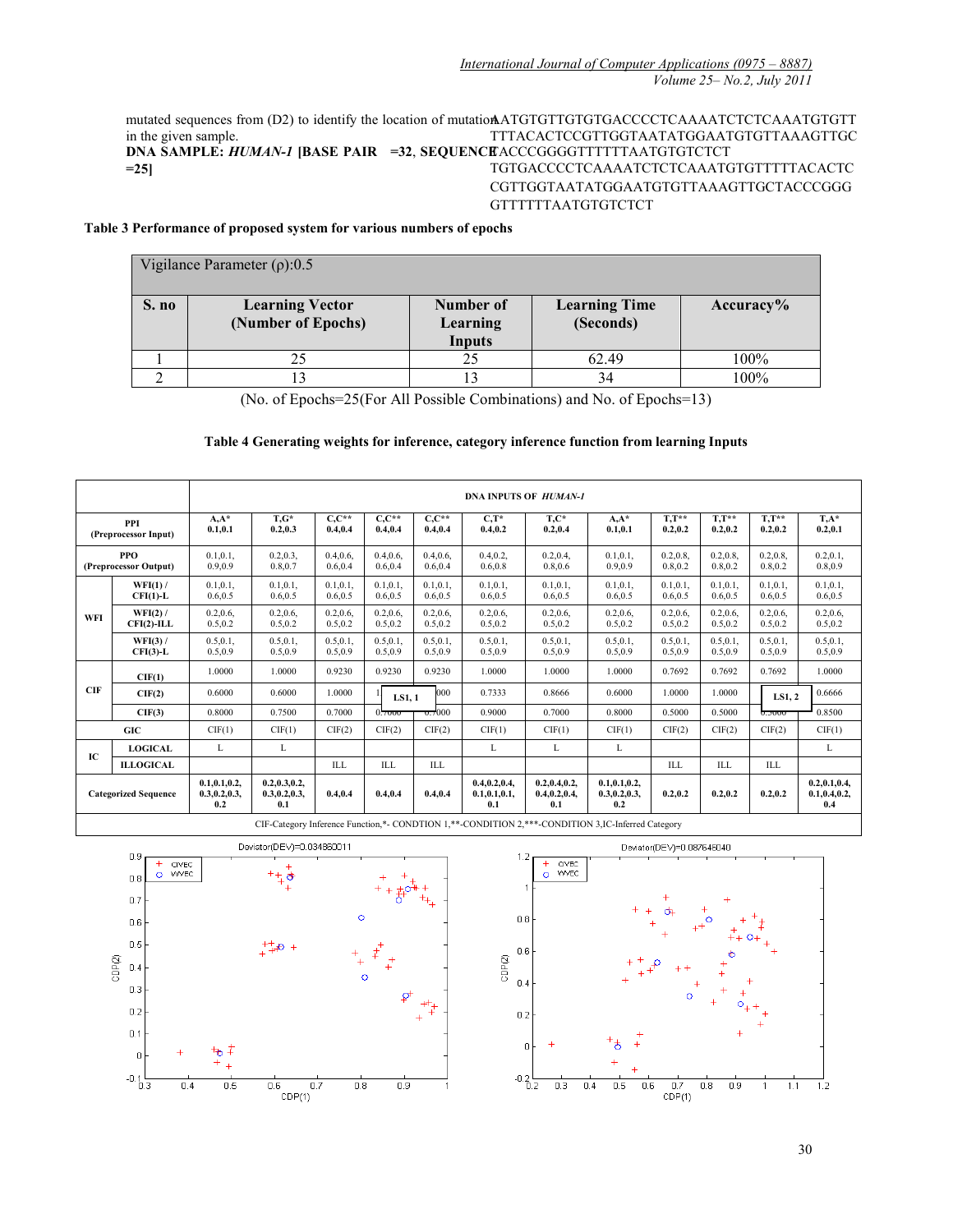

(CDP=Clustered Data Points, CIVEC=Cluster of Input Vectors,WVEC=Weight Vectors) Figure 2 MATLAB Output for Logical sequence  $(LS_{(1, 1)}-LS_{(1, 6)})$  Showing LS  $_{(1, 1)}$  and LS  $_{(1, 5)}$  are unique

|                     |              |                 | <b>Discriminator</b><br>(D1)<br><b>Inputs</b><br>$(LS_{p,s,k})$ | <b>Logical Sequence</b>   |                           |                           |                           |                           |                           |                           | Identification                | Unique                                |
|---------------------|--------------|-----------------|-----------------------------------------------------------------|---------------------------|---------------------------|---------------------------|---------------------------|---------------------------|---------------------------|---------------------------|-------------------------------|---------------------------------------|
| Logical<br>Sequence | Human<br>(p) | Sequence<br>(s) |                                                                 | $Lseq_{p,s,k}$<br>$(k=1)$ | $Lseq_{p,s,k}$<br>$(k=2)$ | $Lseq_{p,s,k}$<br>$(k=3)$ | $Lseq_{p,s,k}$<br>$(k=4)$ | $Lseq_{p,s,k}$<br>$(k=5)$ | $Lseq_{p,s,k}$<br>$(k=6)$ | $Lseq_{p,s,k}$<br>$(k=7)$ | <b>Number</b><br>$(D1_{p,s})$ | Identification<br>number<br>$(UIN_p)$ |
| LS1                 | $\mathbf{1}$ | $\mathbf{1}$    | $LS_{1,1,k}$                                                    | 0.1                       | 0.1                       | 0.2                       | 0.3                       | 0.2                       | 0.3                       | 0.2                       | 0.182464                      |                                       |
| LS2                 | $\mathbf{1}$ | $\overline{2}$  | $LS_{1,2,k}$                                                    | 0.2                       | 0.3                       | 0.2                       | 0.3                       | 0.2                       | 0.3                       | 0.1                       | 0.442375                      |                                       |
| LS3                 | 1            | 3               | $LS_{1,3,k}$                                                    | 0.4                       | 0.2                       | 0.4                       | 0.1                       | 0.1                       | 0.1                       | 0.1                       | 0.672457                      |                                       |
| LS4                 | 1            | $\overline{4}$  | LS $_{\rm 1,\,4,\,k}$                                           | 0.2                       | 0.4                       | 0.2                       | 0.4                       | 0.2                       | 0.4                       | 0.1                       | 0.671137                      |                                       |
| LS5                 | 1            | 5               | LS $_{1, 5, k}$                                                 | 0.1                       | 0.1                       | 0.2                       | 0.3                       | 0.2                       | 0.3                       | 0.2                       | 0.182464                      |                                       |
| LS6                 | 1            | 6               | $LS_{1,6,k}$                                                    | 0.2                       | 0.1                       | 0.4                       | 0.1                       | 0.4                       | 0.2                       | 0.4                       | 0.475453                      |                                       |
| LS7                 | 1            | $\overline{7}$  | LS $_{1, 7, k}$                                                 | 0.4                       | 0.3                       | 0.2                       | 0.2                       | 0.3                       | 0.3                       | 0.2                       | 0.627014                      | 0.182464<br>(REPEATED                 |
| LS8                 | 1            | 8               | LS $_{1, 8, k}$                                                 | 0.1                       | 0.1                       | 0.2                       | 0.1                       | 0.2                       | 0.3                       | 0.3                       | 0.150465                      | PATTERN)                              |
| LS9                 | 1            | 9               | LS $_{1, 9, k}$                                                 | 0.1                       | 0.1                       | 0.2                       | 0.3                       | 0.2                       | 0.3                       | 0.2                       | 0.182464                      |                                       |
| <b>LS10</b>         | 1            | 10              | LS $_{1,10,k}$                                                  | 0.2                       | 0.1                       | 0.1                       | 0.1                       | 0.3                       | 0.2                       | 0.2                       | 0.239480                      |                                       |
| <b>LS11</b>         | $\mathbf{1}$ | 11              | LS $_{1,11,k}$                                                  | 0.3                       | 0.4                       | 0.2                       | 0.1                       | 0.4                       | 0.4                       | 0.4                       | 0.731645                      |                                       |
| <b>LS12</b>         | 1            | 12              | $LS_{1,12,k}$                                                   | 0.3                       | 0.2                       | 0.2                       | 0.2                       | 0.2                       | 0.2                       | 0.2                       | 0.411033                      |                                       |
| <b>LS13</b>         | 1            | 13              | $LS_{1,13,k}$                                                   | 0.1                       | 0.1                       | 0.2                       | 0.3                       | 0.2                       | 0.3                       | 0.2                       | 0.182464                      |                                       |

**Table 5 Discriminator (D1) outputs for non-mutated logical sequence of** *human-1*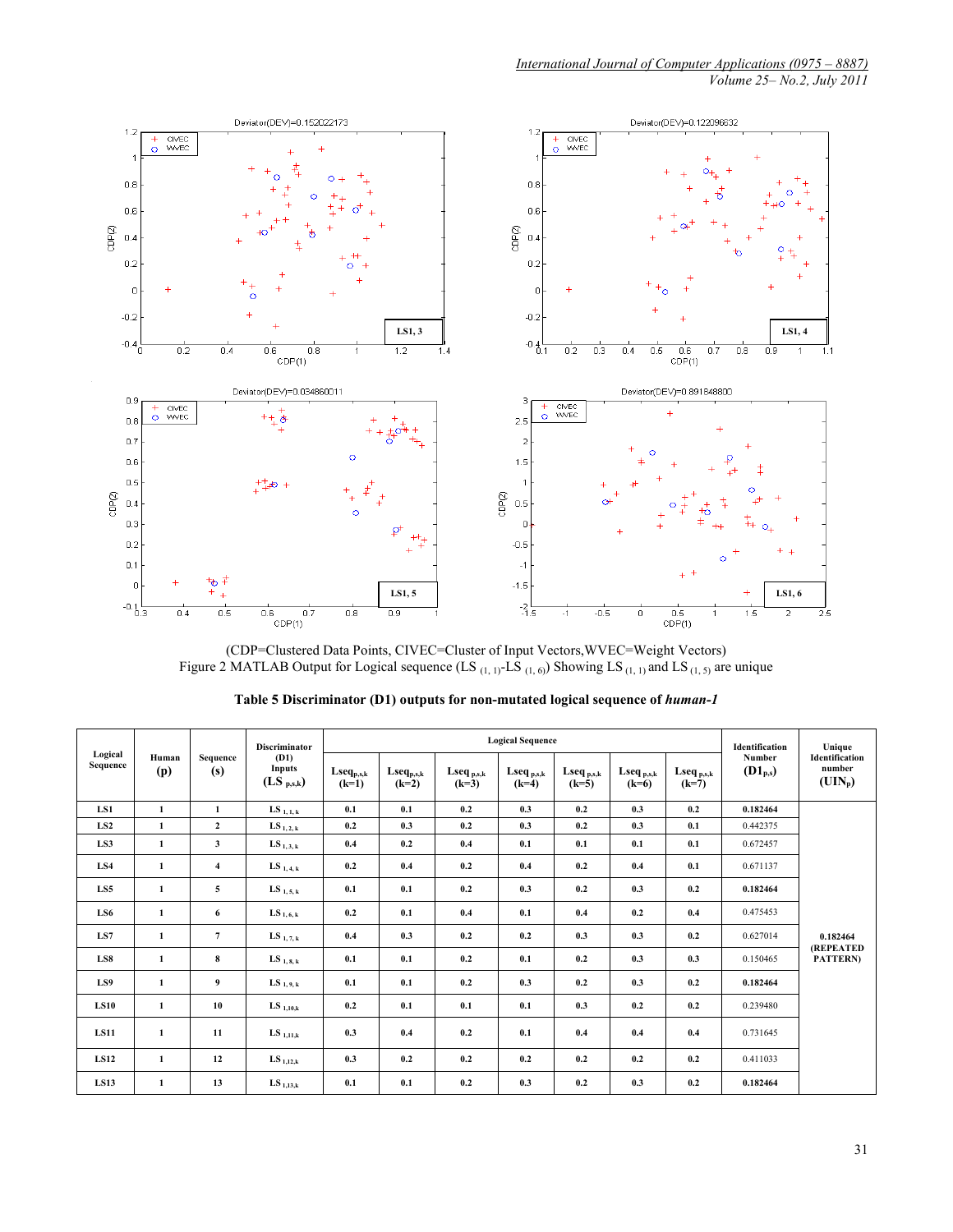# **5. IDENTIFCIATION OF MUTATION IN THE SAMPLE**

Mutation [21] is a change of DNA sequence within a gene or chromosome of an organism resulting in the creation of a new character or trait not found in the parental type [22]. The mutation results when a change occurs in a chromosome, either through an alteration in the nucleotide sequence of the DNA coding for a gene or through a change in the physical arrangement[23] [24] of a chromosome.

There are many different types of mutations; a point mutation (base pair substitution) is a simple change in one base of the gene sequence. In this case, the entire meaning of the sentence has been altered with a one letter change. In neutral or silent mutation, another one letter point mutation has occurred. However, the meaning of the sentence has not been altered. In a frame shift mutation, one or more bases are inserted or deleted into the sequence of the gene, the equivalent of adding or removing letters in a sentence, adding or removing one letter changes each subsequent word. This type of mutation can make the DNA meaningless and often results in shortened and functionless protein. Mutations that result in missing DNA are called deletions. These can be small, or longer deletions that affect a large number of genes on the chromosome. Deletions can also cause frame-shift mutations. Mutations that result in the addition of extra DNA are called insertions. Insertions can also cause frame-shift mutations, and generally result in a nonfunctional protein.

In an inversion mutation, an entire section of DNA is reversed. A small inversion may involve only a few bases within a gene, while longer inversions involve large regions of a chromosome containing several genes.

### *5.1 Various Types of Mutation identification in Human-1 sample*

### Before Mutation:

|  | LS1/RS LS2 IS1 IS1 IS1      |  |                |  |
|--|-----------------------------|--|----------------|--|
|  | AATGTGT TGTGTGA C C         |  | $\overline{C}$ |  |
|  | LS3 LS4 LS5/RS IS2 IS2      |  |                |  |
|  | CTCAAAA TCTCTCA AATGTGT T T |  |                |  |
|  | IS2 LS6 LS7 LS8             |  |                |  |
|  | T TACACTC CGTTGGT AATATGG   |  |                |  |
|  | LS9/RS LS10 LS11 IS3 IS3    |  |                |  |
|  | AATGTGT TAAAGTT GCTACCC G G |  |                |  |
|  | IS3 LS12 LS13/RS LS14       |  |                |  |
|  | G GTTTTTT AATGTGT CTCTXXX   |  |                |  |

**Case 1:-** 

|  | After Point Mutation in the sample: |  |       |   |
|--|-------------------------------------|--|-------|---|
|  | LS1/RS LS2 IS1 IS1 IS1              |  |       |   |
|  | AATGTGT TGTGTGA C                   |  | $C$ – | C |
|  | LS3 LS4 LS5/RS IS2 IS2              |  |       |   |
|  | CTCA CAA TCTCTCA AATGTGT T T        |  |       |   |
|  | IS2 LS6 LS7 LS8                     |  |       |   |
|  | T TACACTC CGTTGGT AATATGG           |  |       |   |
|  |                                     |  |       |   |
|  | AATGTGT TAAAGTT GCTACCC G           |  |       |   |
|  | IS3 IS3 LS12 LS13/RS LS14           |  |       |   |
|  | G G GTTTTTT AATGTGT CTCTXXX         |  |       |   |
|  |                                     |  |       |   |

In case 1 the point mutation occurred in logical sequence  $(LS_{1, 3})$  by the mutant C that can be identified with the change

in identification number of  $LS_{1, 3}$  where identification number of illogical sequence remains unaltered as in table 6 below.

**Table 6 point mutation** 

| Logical<br>Sequence<br>(LS)                   | <b>Identification</b><br><b>Number</b><br>(Before Mutation) | <b>Identification</b><br><b>Number</b><br>(After Mutation) |
|-----------------------------------------------|-------------------------------------------------------------|------------------------------------------------------------|
| $\mathbf{L}\mathbf{S}_{\mathbf{L}\mathbf{1}}$ | 0.182464                                                    | 0.182464                                                   |
| $LS_{1,2}$                                    | 0.442375                                                    | 0.442375                                                   |
| $LS_{1,3}$                                    | 0.672457                                                    | 0.723607                                                   |
| $LS_{1,4}$                                    | 0.672577                                                    | 0.672577                                                   |
| $LS_{1,5}$                                    | 0.182464                                                    | 0.182464                                                   |
| $\overline{\text{LS}}_{1.6}$                  | 0.475453                                                    | 0.475453                                                   |
| $LS_{1,7}$                                    | 0.627014                                                    | 0.627014                                                   |
| $LS_{1,8}$                                    | 0.151905                                                    | 0.151905                                                   |
| $\overline{\text{LS}}_{1.9}$                  | 0.182464                                                    | 0.182464                                                   |
| LS <sub>1.10</sub>                            | 0.236024                                                    | 0.236024                                                   |
| $LS_{1,11}$                                   | 0.731645                                                    | 0.731645                                                   |
| $\overline{\rm LS}_{\rm L12}$                 | 0.412474                                                    | 0.412474                                                   |
| LS <sub>1.13</sub>                            | 0.182464                                                    | 0.182464                                                   |
| Illogical                                     | <b>Identification</b>                                       | <b>Identification</b>                                      |
| Sequence                                      | Number                                                      | Number                                                     |
| (IS)                                          | (Before Mutation)                                           | (After Mutation)                                           |
| $IS_{1,1}$                                    | 0.064000                                                    | 0.064000                                                   |
| $IS_{1,2}$                                    | 0.008000                                                    | 0.008000                                                   |
| $IS_{1,3}$                                    | 0.027000                                                    | 0.027000                                                   |

**[Result:** Change in polypeptide sequence might change the shape or function of the protein, depending on where in the sequence occurs]

### **Case 2:-**

After Frame shift mutation [Insertion] in the sample:

|     |     |                           |                     |                                          | C                |                                                     |                                                                                                                                                    |
|-----|-----|---------------------------|---------------------|------------------------------------------|------------------|-----------------------------------------------------|----------------------------------------------------------------------------------------------------------------------------------------------------|
|     |     |                           |                     |                                          |                  |                                                     |                                                                                                                                                    |
|     |     |                           |                     |                                          |                  |                                                     |                                                                                                                                                    |
| IS2 |     |                           |                     |                                          |                  | <b>LS8</b>                                          |                                                                                                                                                    |
|     |     |                           |                     |                                          |                  |                                                     |                                                                                                                                                    |
|     |     |                           |                     |                                          |                  |                                                     |                                                                                                                                                    |
|     |     |                           |                     |                                          |                  |                                                     |                                                                                                                                                    |
|     |     |                           |                     |                                          |                  |                                                     |                                                                                                                                                    |
| T T |     |                           |                     |                                          |                  |                                                     |                                                                                                                                                    |
|     | LS3 | LS6<br><b>IS3 IS3 IS3</b> | LS9/RS LS10<br>LS13 | $LS1/RS$ $LS2$<br>AATGTGT TGTGTGA<br>LS7 | C<br><b>LS14</b> | T TACACTC CGTTGGT<br><b>LS11</b><br>TAATGTG TCTCTXX | $\cdots$<br><b>IS1 IS1 IS1</b><br>LS4 LS5/RS IS2 IS2<br>CTCAAAA TCTCTCA AATGTGT T T<br>AATATGG<br><b>LS12</b><br>AATGTGT TAAAGTT GCTACCC G C GGGTT |

In case 2 the frame shift mutation (insertion) occurred in one of the  $IS_{13}$  by the mutant C which alters both the logical sequence  $(LS<sub>1,12</sub>)$  and illogical sequence  $(IS<sub>1,3</sub>)$  that can be identified by the change in identification number of both logical sequence  $(LS<sub>1.12</sub>)$  and illogical sequence  $(IS<sub>1.3</sub>)$  as in table 7.

**[Result:** Change in polypeptide sequence might change the shape or function of the protein, depending on where in the sequence occurs.**]** 

|                 |            |                 | After Point mutation [Neutral or Silent] in the sample: |               |                |     |
|-----------------|------------|-----------------|---------------------------------------------------------|---------------|----------------|-----|
|                 | LS1/RS     | LS2             |                                                         | IS1           | IS1            | IS1 |
|                 |            | AATGTGT TGTGTGA |                                                         | $\mathcal{C}$ | C              |     |
| <b>LS3</b>      |            | LS4             | LS5/RS IS2 IS2                                          |               |                |     |
| CTCAAAA         |            |                 | TCTCTCA AATGTGT T                                       |               | $\top$         |     |
| IS <sub>2</sub> |            | <b>LS6</b>      | LS7                                                     |               | <b>LS8</b>     |     |
| T               |            |                 | TACACTC CGTTGGT AATATGG                                 |               |                |     |
| LS9/RS          |            | <b>LS10</b>     | <b>LS11</b>                                             |               | IS3            |     |
|                 |            |                 | AATGTGT TAAAGTT GCTACCC                                 |               | G              |     |
| <b>IS3</b>      | <b>IS3</b> | IS3             | <b>LS12</b>                                             |               | <b>LS13/RS</b> |     |
| G               | G          | G               | GTTTTTT AATGTGT                                         |               |                |     |
| <b>LS14</b>     |            |                 |                                                         |               |                |     |
| <b>CTCTXXX</b>  |            |                 |                                                         |               |                |     |
|                 |            |                 |                                                         |               |                |     |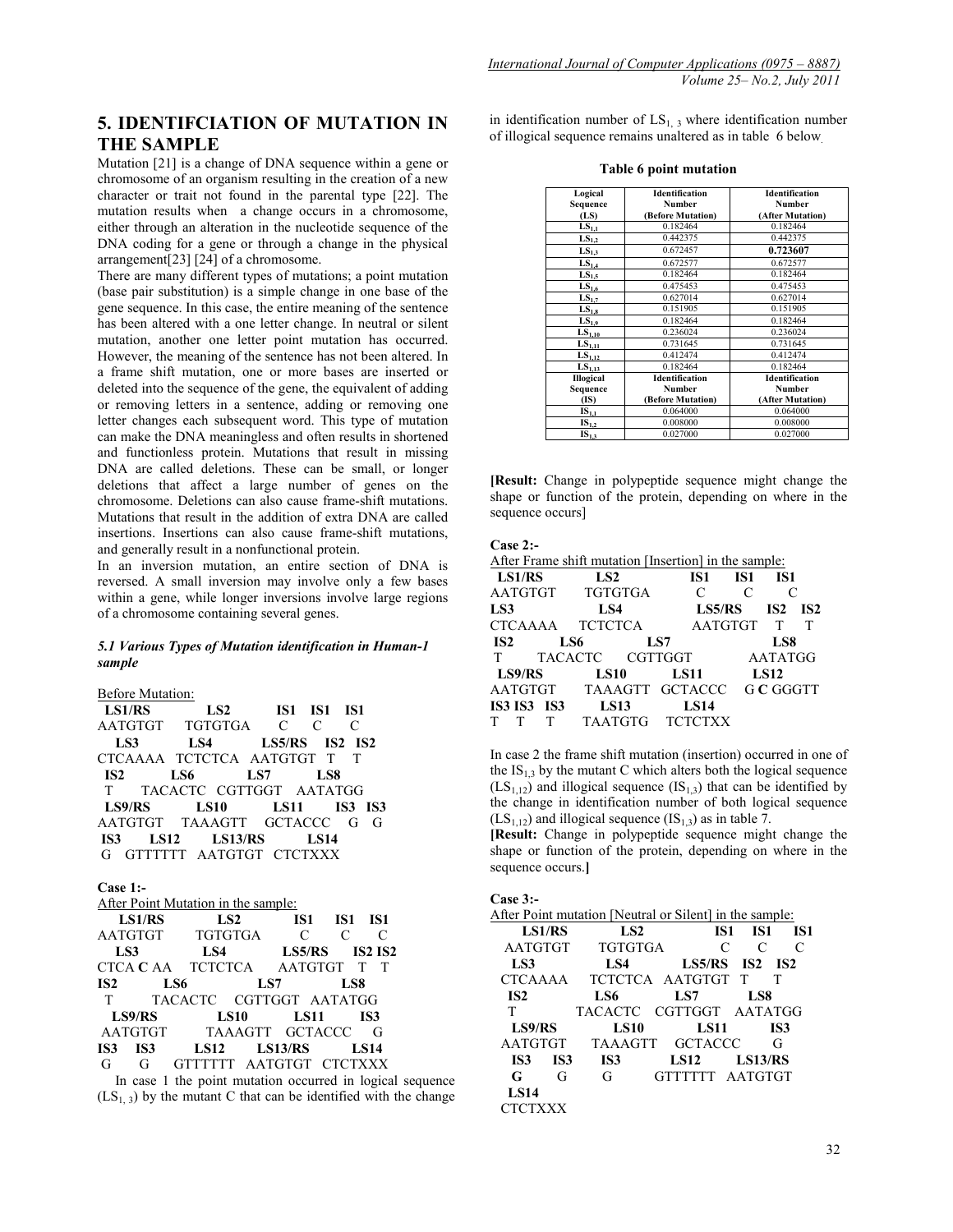### **Table 7 frame shift mutation [insertion]**

| Logical                       | <b>Identification</b> | <b>Identification</b> |
|-------------------------------|-----------------------|-----------------------|
| Sequence                      | <b>Number</b>         | <b>Number</b>         |
| (LS)                          | (Before Mutation)     | (After Mutation)      |
| $LS_{1,1}$                    | 0.182464              | 0.182464              |
| $LS_{1,2}$                    | 0.442375              | 0.442375              |
| $LS_{1,3}$                    | 0.672457              | 0.672457              |
| $LS_{1,4}$                    | 0.672577              | 0.672577              |
| $LS_{1,5}$                    | 0.182464              | 0.182464              |
| $LS_{1,6}$                    | 0.475453              | 0.475453              |
| $LS_{1.7}$                    | 0.627014              | 0.627014              |
| $LS_{1,8}$                    | 0.151905              | 0.151905              |
| $LS_{1.9}$                    | 0.182464              | 0.182464              |
| $\overline{\text{LS}}_{1,10}$ | 0.236024              | 0.236024              |
| $\overline{\text{LS}}_{1,11}$ | 0.731645              | 0.731645              |
| LS <sub>1.12</sub>            | 0.412474              | 0.745974              |
| $LS_{1,13}$                   | 0.182464              | 0.243464              |
| Illogical                     | <b>Identification</b> | <b>Identification</b> |
| Sequence                      | <b>Number</b>         | Number                |
| (IS)                          | (Before Mutation)     | (After Mutation)      |
| $\mathbf{IS_{1.1}}$           | 0.064000              | 0.064000              |
| $IS_{1,2}$                    | 0.008000              | 0.008000              |
| $IS_{1,3}$                    | 0.027000              | 0.008000              |

**[Result:** No change in polypeptide sequence, possible consequence for the organism =none**].** 

In case 3 the point mutation is occurred in same  $IS_{1,3}$  as case 2 but with mutant G that only alters the illogical sequence  $(IS_{1,3})$ and not any of the Logical sequences that can be identified only using the change in identification number of illogical sequence  $(IS_{1,3})$  table 8.

### **Table 8 point mutation [neutral or silent]**

| Logical               | <b>Identification</b> | <b>Identification</b> |
|-----------------------|-----------------------|-----------------------|
| Sequence              | Number                | <b>Number</b>         |
| (LS)                  | (Before Mutation)     | (After Mutation)      |
| $LS_{1,1}$            | 0.182464              | 0.182464              |
| $\overline{L}S_{1,2}$ | 0.442375              | 0.442375              |
| $LS_{1,3}$            | 0.672457              | 0.672457              |
| $LS_{1,4}$            | 0.672577              | 0.672577              |
| $LS_{1.5}$            | 0.182464              | 0.182464              |
| $LS_{1.6}$            | 0.475453              | 0.475453              |
| $LS_{1,7}$            | 0.627014              | 0.627014              |
| $LS_{1.8}$            | 0.151905              | 0.151905              |
| $LS_{1.9}$            | 0.182464              | 0.182464              |
| LS <sub>1,10</sub>    | 0.236024              | 0.236024              |
| $LS_{1,11}$           | 0.731645              | 0.731645              |
| $LS_{1,12}$           | 0.412474              | 0.412474              |
| $LS_{1,13}$           | 0.182464              | 0.182464              |
| <b>Illogical</b>      | <b>Identification</b> | <b>Identification</b> |
| Sequence              | <b>Number</b>         | Number                |
| (IS)                  | (Before Mutation)     | (After Mutation)      |
| $IS_{1,1}$            | 0.064000              | 0.064000              |
| $\mathbf{IS}_{1,2}$   | 0.008000              | 0.008000              |
| $IS_{1,3}$            | 0.027000              | 0.008100              |

**Case 4:-** 

After Frame shift mutation in the sample:

| LS1/RS LS2 IS1 IS1 IS1      |  |               |   |     |
|-----------------------------|--|---------------|---|-----|
| AATGTGT TGTGTGA             |  | $\mathcal{C}$ | C | C   |
| LS3 LS4 LS5/RS IS2 IS2      |  |               |   |     |
| CTCAAAA TCTCTCA AATGTGT T T |  |               |   |     |
| IS2 LS6 LS7 LS8             |  |               |   |     |
| T TACACTC CGTTGGT AATATGG   |  |               |   |     |
| LS9/RS LS10 LS11 IS3        |  |               |   | IS3 |
| AATGTGT TAAAGTT GCTACCC G   |  |               |   | G   |
| IS3 LS12 LS13/RS LS14       |  |               |   |     |
| G GTTT TTA ATGTGTC TCTXXX   |  |               |   |     |

In case 4 the frame mutation [deletion] occurred in logical sequence  $(LS_{1, 12})$  by the removal of mutant T and can be identified with the change in identification number of logical

sequence  $(LS_{1, 12})$  with no alteration in any of the illogical sequence as in table 9 .

### **Table 9 frame shift mutation [deletion]**

| Logical                       | <b>Identification</b>    | <b>Identification</b> |
|-------------------------------|--------------------------|-----------------------|
| Sequence                      | <b>Number</b>            | <b>Number</b>         |
| (LS)                          | (Before Mutation)        | (After Mutation)      |
| $LS_{1,1}$                    | 0.182464                 | 0.182464              |
| $LS_{1,2}$                    | 0.442375                 | 0.442375              |
| $LS_{1,3}$                    | 0.672457                 | 0.672457              |
| $LS_{1,4}$                    | 0.672577                 | 0.672577              |
| $\overline{\rm LS}_{1.5}$     | 0.182464                 | 0.182464              |
| $LS_{1.6}$                    | 0.475453                 | 0.475453              |
| $LS_{1,7}$                    | 0.627014                 | 0.627014              |
| $\overline{\rm LS}_{1.8}$     | 0.151905                 | 0.151905              |
| $LS_{1.9}$                    | 0.182464                 | 0.182464              |
| $\mathrm{LS}_{\mathrm{L10}}$  | 0.236024                 | 0.236024              |
| $LS_{1,11}$                   | 0.731645                 | 0.731645              |
| $\overline{\text{LS}}_{1,12}$ | 0.412474                 | 0.410945              |
| LS <sub>L13</sub>             | 0.182464                 | 0.291402              |
| Illogical                     | <b>Identification</b>    | <b>Identification</b> |
| Sequence                      | Number                   | Number                |
| (IS)                          | <b>Before Mutation</b> ) | (After Mutation)      |
| $\mathbf{IS_{1,1}}$           | 0.064000                 | 0.064000              |
| $IS_{1,2}$                    | 0.008000                 | 0.008000              |
| $IS_{1,3}$                    | 0.027000                 | 0.027000              |

**[Result:** Change in polypeptide sequence might change the shape or function of the protein, depending on where in the sequence occurs.**]** 

#### **Case 5:-**

In case 5, the inversion mutation occurred in logical sequence  $(LS_{1, 10})$  by replacing TAAAGTT with mutant TTGAAAT that can be identified with the change in identification number of logical sequence  $(LS_{1, 10})$  alone with no alteration in any of the illogical sequence as in table 10 below.

| After Inversion mutation in the sample: |  |  |  |
|-----------------------------------------|--|--|--|
|                                         |  |  |  |

| LS1/RS LS2 IS1 IS1 IS1           |  |  |  |
|----------------------------------|--|--|--|
| AATGTGT TGTGTGA CCCC             |  |  |  |
| LS3 LS4 LS5/RS IS2 IS2           |  |  |  |
| CTCAAAA TCTCTCA AATGTGT T T      |  |  |  |
| IS2 LS6 LS7 LS8                  |  |  |  |
| T TACACTC CGTTGGT AATATGG        |  |  |  |
| LS9/RS LS10 LS11 IS3             |  |  |  |
| AATGTGT <b>TTGAAAT</b> GCTACCC G |  |  |  |
| IS3 IS3 LS12 LS13/RS LS14        |  |  |  |
| G G GTTTTTT AATGTGT CTCTXXX      |  |  |  |
|                                  |  |  |  |

#### **Table 10 inversion mutation**

| Logical<br>Sequence<br>(LS)   | <b>Identification</b><br><b>Number</b><br>(Before Mutation) | <b>Identification</b><br><b>Number</b><br>(After Mutation) |
|-------------------------------|-------------------------------------------------------------|------------------------------------------------------------|
| $LS_{1,1}$                    | 0.182464                                                    | 0.182464                                                   |
| $LS_{1,2}$                    | 0.442375                                                    | 0.442375                                                   |
| $LS_{1,3}$                    | 0.672457                                                    | 0.672457                                                   |
| $\overline{\text{LS}}_{1.4}$  | 0.672577                                                    | 0.672577                                                   |
| $LS_{1.5}$                    | 0.182464                                                    | 0.182464                                                   |
| $LS_{1,6}$                    | 0.475453                                                    | 0.475453                                                   |
| $LS_{1,7}$                    | 0.627014                                                    | 0.627014                                                   |
| $LS_{1,8}$                    | 0.151905                                                    | 0.151905                                                   |
| $LS_{1.9}$                    | 0.182464                                                    | 0.182464                                                   |
| $LS_{1,10}$                   | 0.236024                                                    | 0.361546                                                   |
| $LS_{1,11}$                   | 0.731645                                                    | 0.731645                                                   |
| $\overline{\text{LS}}_{1,12}$ | 0.412474                                                    | 0.412474                                                   |
| $LS_{1,13}$                   | 0.182464                                                    | 0.182464                                                   |
| Illogical                     | <b>Identification</b>                                       | <b>Identification</b>                                      |
| Sequence                      | Number                                                      | Number                                                     |
| (IS)                          | (Before Mutation)                                           | (After Mutation)                                           |
| $IS_{1,1}$                    | 0.064000                                                    | 0.064000                                                   |
| $IS_{1,2}$                    | 0.008000                                                    | 0.008000                                                   |
| $IS_{1,3}$                    | 0.027000                                                    | 0.027000                                                   |